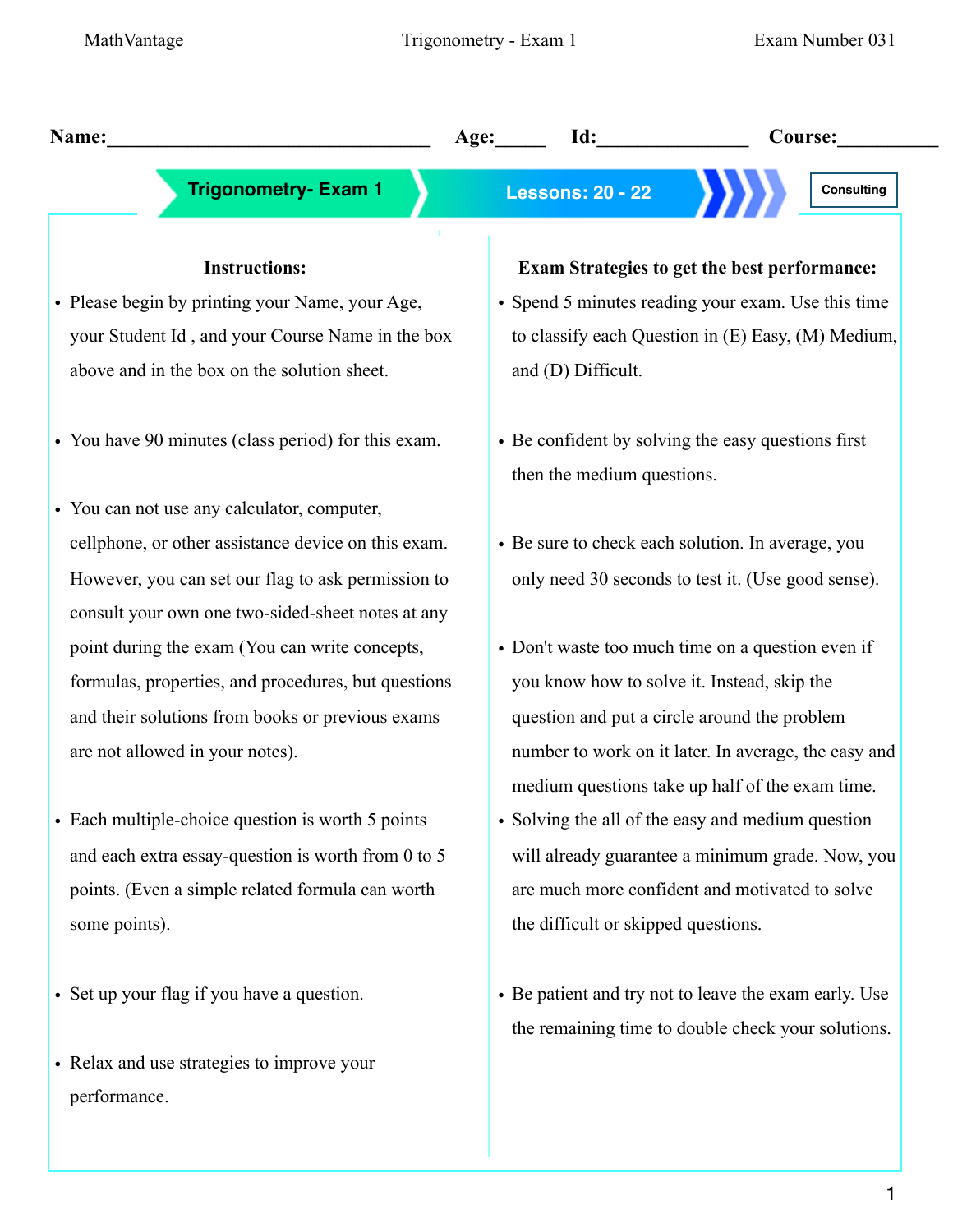- 1. Given:
- I. Trigonometry is the branch of mathematics that deals with the relationship between the sides and angles of triangles and the study of trigonometric functions.
- II. The radian is the standard unit of angular measure that is equal to the length of a corresponding arc of a unit circle.
- III. The number  $\pi$  is a mathematical constant defined as the ratio of a circle's circumference to its diameter.

Then,

- a) I, II, and III are correct.
- b) I, II, and III are **incorrect**.
- c) Only I and II are correct.
- d) Only I and III are correct.
- e) Only II and III are correct.

2. What is the measure in degrees of the angle  $\frac{5\pi}{2}$ ? 3

a)  $150^{\circ}$  b)  $210^{\circ}$  c)  $330^{\circ}$  d)  $390^{\circ}$  e) None of the above.

3. What is the measure in degrees of the angle  $-\frac{5\pi}{6}$ ? 6

a)  $150^{\circ}$  b)  $210^{\circ}$  c)  $330^{\circ}$  d)  $390^{\circ}$  e) None of the above.

- 4. In the trigonometric ball,  $\theta = 60^\circ$  is:
- a)  $\frac{\pi}{2}$  b)  $\frac{7\pi}{2}$  c) All alternatives are correct. d)  $-\frac{5\pi}{3}$  e)  $-300^\circ$ 3 7*π* 3
- 5. Given:





I. 
$$
sin(\theta) = \frac{\text{Opposite}}{\text{Hypotenuse}}
$$

II. 
$$
cos(\theta) = \frac{\text{Adjacent}}{\text{Hypotenuse}}
$$

III. 
$$
\csc(\theta) = \frac{1}{\cos(\theta)}
$$

- a) Only I and II are correct
- b) Only I and III are correct
- c) Only II and III are correct
- d) I, II, and III are correct
- e) None of the above.

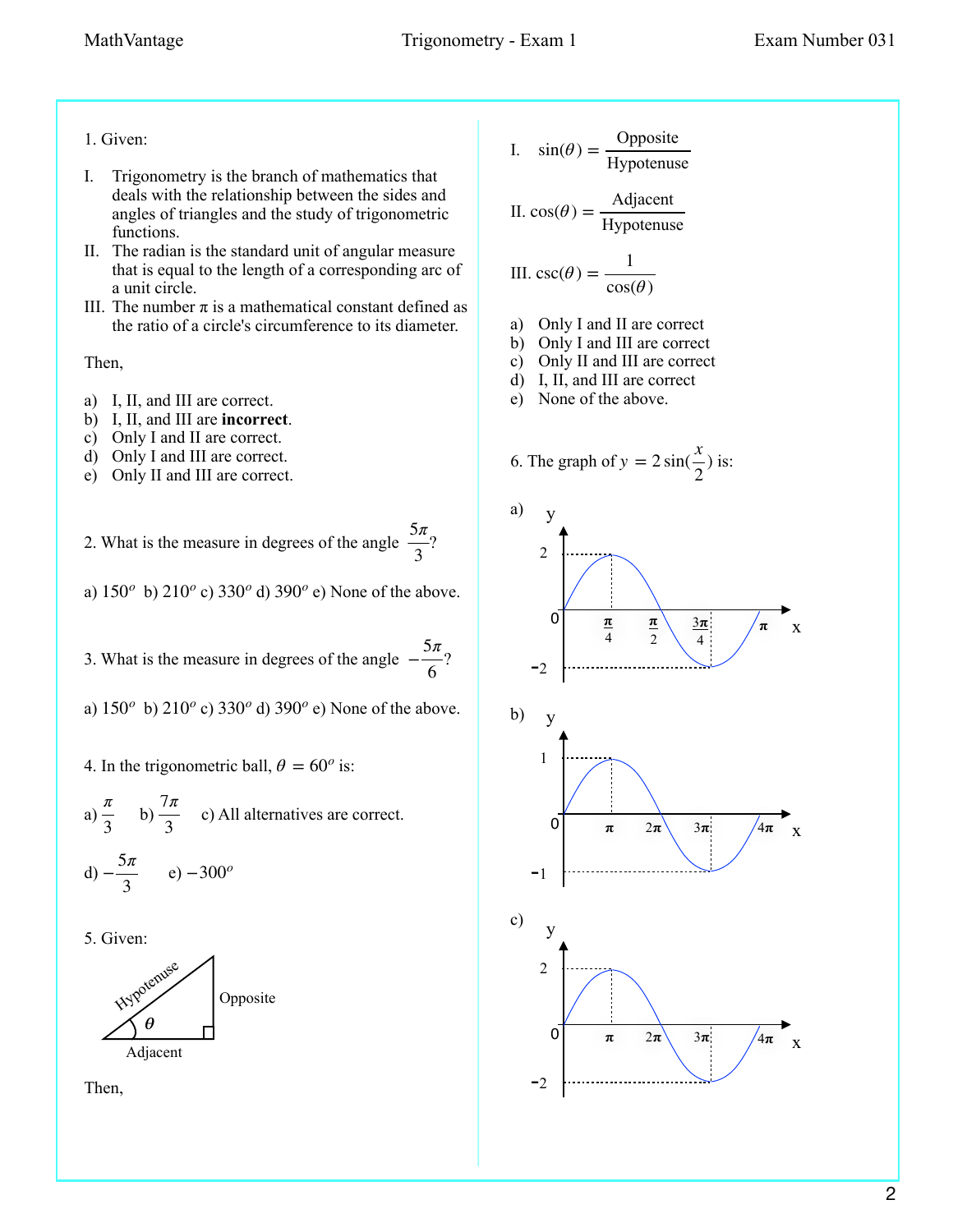

e) None of the above.







e) None of the above.

8. Given angle  $\theta_1 = \frac{\pi}{12}$  in the I Quadrant, the correspondent angles  $\theta_2$ ,  $\theta_3$ ,  $\theta_4$  in the quadrants II, III, and IV are:

a)  $\frac{2\pi}{\pi}$ ,  $\frac{4\pi}{\pi}$ , and b)  $\frac{3\pi}{4}$ ,  $\frac{5\pi}{4}$ , and 3 4*π* 3 5*π* 3 5*π* 7*π*

4 4 4  
\nc) 
$$
\frac{5\pi}{6}
$$
,  $\frac{7\pi}{6}$ , and  $\frac{11\pi}{6}$ 

d) 
$$
\frac{11\pi}{12}
$$
,  $\frac{13\pi}{12}$ , and  $\frac{23\pi}{12}$ 

e) None of the above.

9. Given:



The general solution is:

I. 
$$
x = \frac{\pi}{6} + 2\pi k
$$
  
\n
$$
x = \frac{5\pi}{6} + 2\pi k
$$
\n
$$
x = \frac{7\pi}{6} + 2\pi k
$$
\n
$$
x = \frac{11\pi}{6} + 2\pi k
$$
\n
$$
x = \frac{11\pi}{6} + 2\pi k
$$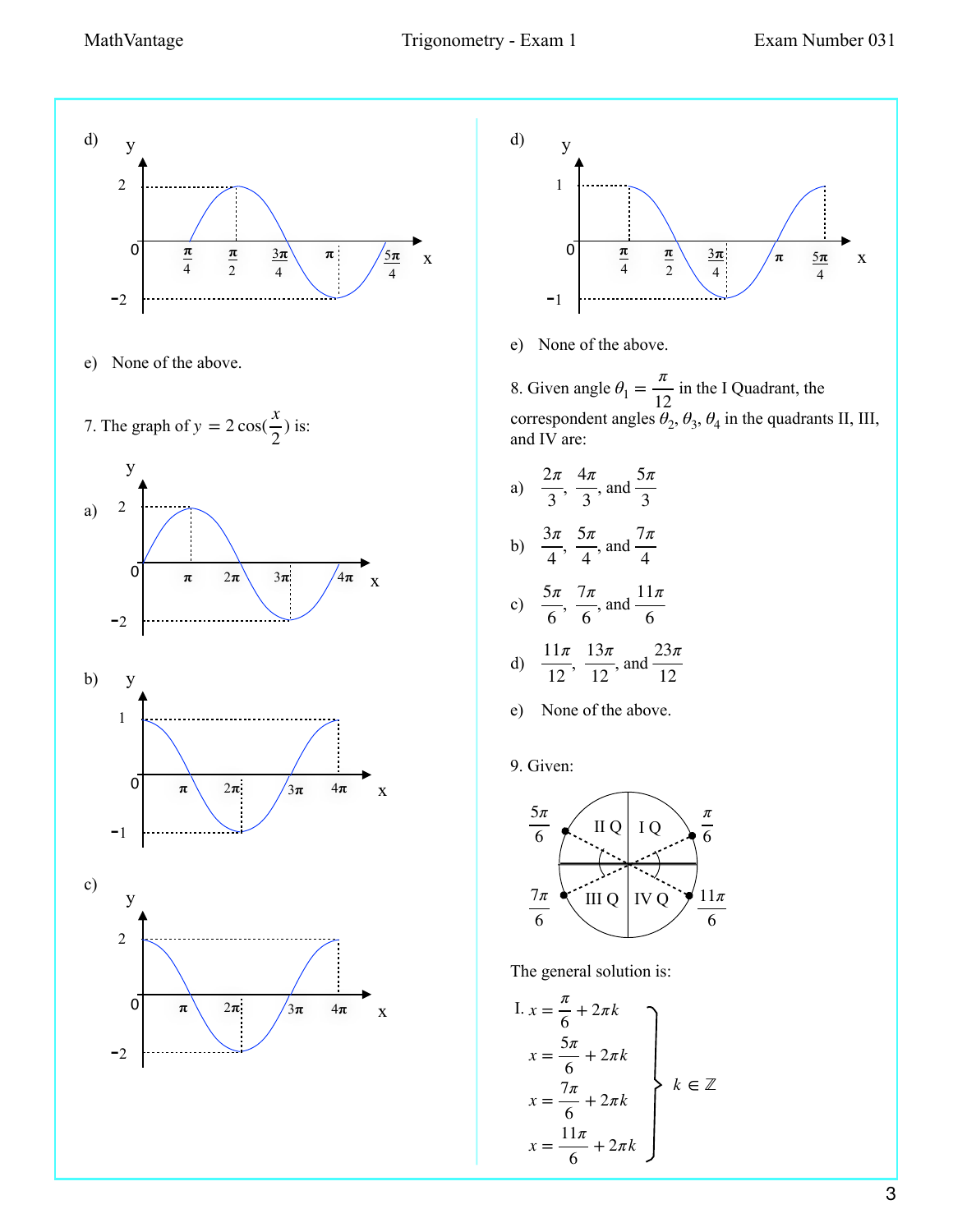II. 
$$
x = \frac{\pi}{6} + \pi k
$$
  
 $x = \frac{5\pi}{6} + \pi k$   $k \in \mathbb{R}$ 

III. 
$$
x = \pm \frac{\pi}{6} + \pi k, k \in \mathbb{Z}
$$

- a) I, II, and III are incorrect.
- b) I, II, and III are correct.
- c) Only I and II correct.
- d) Only I and III are correct.
- e) None of the above.

10. Solve: 
$$
\sin x = -\frac{\sqrt{3}}{2}
$$
, where  $0 \le x < 2\pi$   
\na)  $x = \frac{\pi}{6}$  or  $x = \frac{5\pi}{6}$   
\nb)  $x = \frac{\pi}{4}$  or  $x = \frac{3\pi}{4}$   
\nc)  $x = \frac{7\pi}{6}$  or  $x = \frac{11\pi}{6}$   
\nd)  $x = \frac{5\pi}{4}$  or  $x = \frac{7\pi}{4}$ 

e) None of the above.

11. Solve: 
$$
\cos x = \frac{1}{2}
$$
, where  $0 \le x < 2\pi$ .

a) 
$$
x = \frac{\pi}{3}
$$
 or  $x = \frac{5\pi}{3}$   
\nb)  $x = \frac{\pi}{4}$  or  $x = \frac{7\pi}{4}$   
\nc)  $x = \frac{2\pi}{3}$  or  $x = \frac{4\pi}{3}$   
\nd)  $x = \frac{3\pi}{4}$  or  $x = \frac{5\pi}{4}$ 

e) None of the above.

12. Solve: 
$$
\tan x = -\frac{\sqrt{3}}{3}
$$
, where  $0 \le x < 2\pi$   
a)  $x = \frac{\pi}{6}$  or  $x = \frac{7\pi}{6}$ 

b) 
$$
x = \frac{\pi}{4}
$$
 or  $x = \frac{5\pi}{4}$   
\nc)  $x = \frac{2\pi}{3}$  or  $x = \frac{5\pi}{3}$   
\nd)  $x = \frac{3\pi}{4}$  or  $x = \frac{7\pi}{4}$   
\ne) None of the above.  
\n13. Solve:  $\sin x = \frac{\sqrt{2}}{2}$   
\na)  $x = \frac{\pi}{6} + 2\pi k$  or  $x = \frac{5\pi}{6} + 2\pi k, k \in \mathbb{Z}$   
\nb)  $x = \frac{\pi}{4} + 2\pi k$  or  $x = \frac{3\pi}{4} + 2\pi k, k \in \mathbb{Z}$   
\nc)  $x = \frac{7\pi}{6} + 2\pi k$  or  $x = \frac{11\pi}{6} + 2\pi k, k \in \mathbb{Z}$   
\nd)  $x = \frac{5\pi}{4} + 2\pi k$  or  $x = \frac{7\pi}{4} + 2\pi k, k \in \mathbb{Z}$ 

e) None of the above.

14. Solve: 
$$
\cos x = -\frac{\sqrt{2}}{2}
$$
  
\na)  $x = \frac{\pi}{3} + 2\pi k$  or  $x = \frac{5\pi}{3} + 2\pi k, k \in \mathbb{Z}$   
\nb)  $x = \frac{\pi}{4} + 2\pi k$  or  $x = \frac{7\pi}{4} + 2\pi k, k \in \mathbb{Z}$   
\nc)  $x = \frac{2\pi}{3} + 2\pi k$  or  $x = \frac{4\pi}{3} + 2\pi k, k \in \mathbb{Z}$   
\nd)  $x = \frac{3\pi}{4} + 2\pi k$  or  $x = \frac{5\pi}{4} + 2\pi k, k \in \mathbb{Z}$ 

e) None of the above.

15. Solve:  $\tan x = -\sqrt{3}$ a)  $x = \frac{\pi}{6}$ b)  $x = \frac{\pi}{4}$ c)  $x = \frac{2\pi}{3}$ d)  $x = \frac{3\pi}{4}$ 6  $+ 2\pi k$  or  $x = \frac{7\pi}{6}$ 6  $+ 2\pi k, k \in \mathbb{Z}$ 4  $+ 2\pi k$  or  $x = \frac{5\pi}{4}$ 4  $+ 2\pi k, k \in \mathbb{Z}$ 3  $+ 2\pi k$  or  $x = \frac{5\pi}{2}$ 3  $+ 2\pi k, k \in \mathbb{Z}$ 4  $+ 2\pi k$  or  $x = \frac{7\pi}{4}$ 4  $+ 2\pi k, k \in \mathbb{Z}$ 

e) None of the above.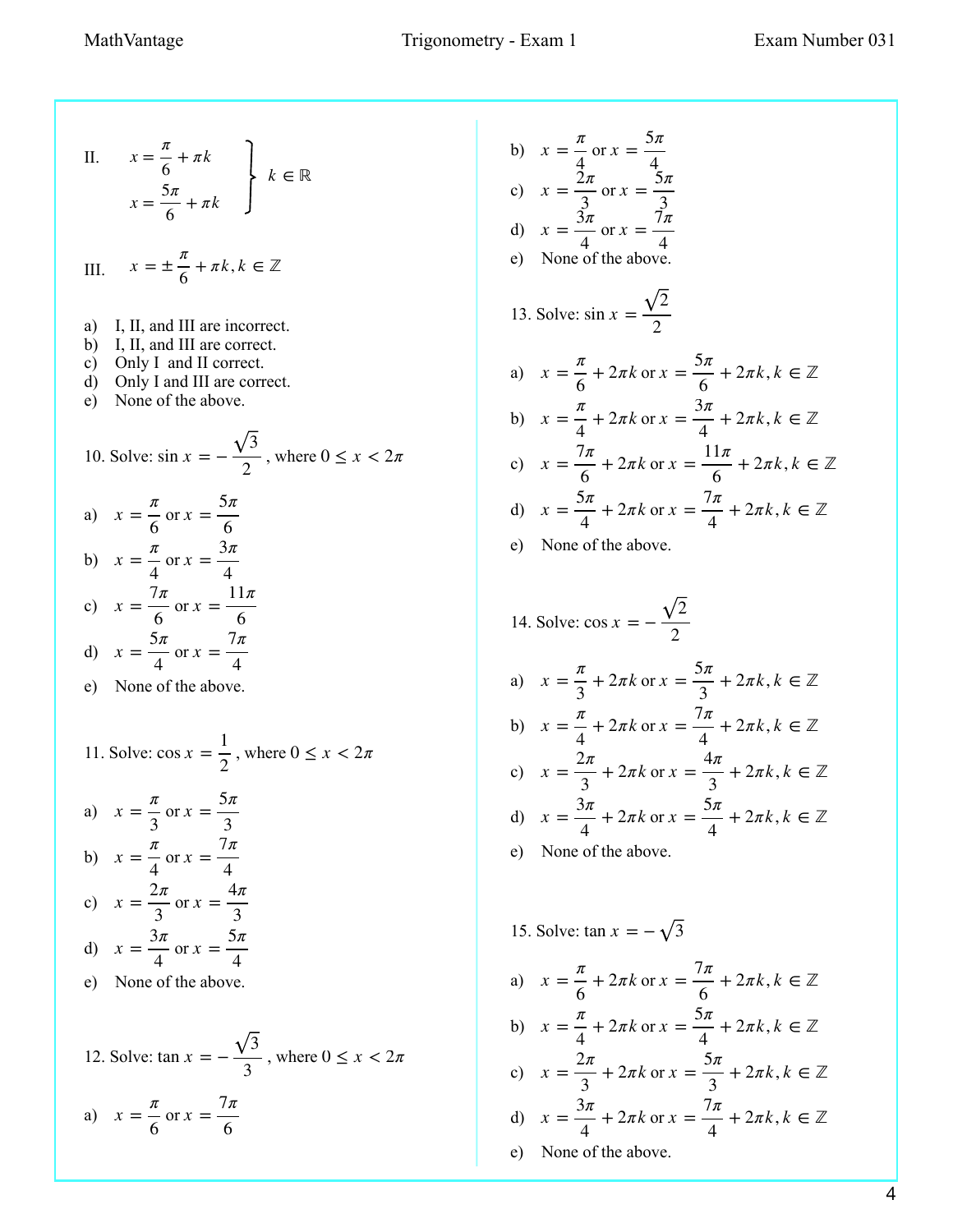16. Solve: 
$$
\csc^2 x = 2
$$
  
\na)  $x = \frac{\pi}{6} + \pi k$  or  $x = \frac{5\pi}{6} + \pi k, k \in \mathbb{Z}$   
\nb)  $x = \frac{\pi}{3} + \pi k$  or  $x = \frac{2\pi}{3} + \pi k, k \in \mathbb{Z}$   
\nc)  $x = \frac{\pi}{4} + 2\pi k$  or  $x = \frac{3\pi}{4} + 2\pi k, k \in \mathbb{Z}$   
\nd)  $x = \frac{\pi}{2} + 2\pi k$  or  $x = \frac{5\pi}{6} + 2\pi k, k \in \mathbb{Z}$   
\ne) None of the above.  
\n17. Solve:  $\tan^2 x + \tan x = 0$   
\na)  $x = \pi k$  or  $x = \frac{7\pi}{6} + 2\pi k$  or  $x = \frac{11\pi}{6} + 2\pi k, k \in \mathbb{Z}$   
\nb)  $x = \frac{\pi}{2} + \pi k$  or  $x = \frac{2\pi}{3} + 2\pi k$  or  $x = \frac{4\pi}{3} + 2\pi k, k \in \mathbb{Z}$ 

c) 
$$
x = \pi k
$$
 or  $x = \frac{3\pi}{4} + \pi k, k \in \mathbb{Z}$ 

\n- d) 
$$
x = \pi k
$$
 or  $x = \frac{5\pi}{4} + \pi k$ ,  $k \in \mathbb{Z}$
\n- e) None of the above.
\n

18. Solve the trigonometric inequality:

$$
\cos x \le -\frac{\sqrt{3}}{2}
$$
  
\na)  $S = \left\{ x \in \mathbb{R} / \frac{\pi}{4} + 2\pi k \le x \le \frac{3\pi}{4} + 2\pi k, \quad k \in \mathbb{Z} \right\}$   
\nb)  $S = \left\{ x \in \mathbb{R} / \frac{5\pi}{6} + 2\pi k \le x \le \frac{7\pi}{6} + 2\pi k, \quad k \in \mathbb{Z} \right\}$   
\nc)  $S = \left\{ x \in \mathbb{R} / \frac{\pi}{6} + \pi k \le x < \frac{\pi}{2} + \pi k, \quad k \in \mathbb{Z} \right\}$   
\nd)  $S = \left\{ x \in \mathbb{R} / \frac{\pi}{3} + \pi k \le x < \frac{\pi}{2} + \pi k, \quad k \in \mathbb{Z} \right\}$   
\ne) None of the above.

19. Solve the trigonometric inequality:

$$
\cos x > -\frac{1}{2}
$$
  
\na)  $S = \left\{ x \in \mathbb{R}/2\pi k \le x < \frac{\pi}{3} + 2\pi k \text{ or } \frac{5\pi}{3} + 2\pi k < x < 2\pi k, k \in \mathbb{Z} \right\}$   
\nb)  $S = \left\{ x \in \mathbb{R}/2\pi k \le x < \frac{\pi}{4} + 2\pi k \text{ or } \frac{7\pi}{4} + 2\pi k < x < 2\pi k, k \in \mathbb{Z} \right\}$   
\nc)  $S = \left\{ x \in \mathbb{R}/2\pi k \le x < \frac{\pi}{6} + 2\pi k \text{ or } \frac{7\pi}{6} + 2\pi k < x < 2\pi k, k \in \mathbb{Z} \right\}$   
\nd)  $S = \left\{ x \in \mathbb{R}/2\pi k \le x < \frac{\pi}{2} + 2\pi k \text{ or } \frac{3\pi}{2} + 2\pi k < x < 2\pi k, k \in \mathbb{Z} \right\}$   
\ne) None of the above.

20. Solve the trigonometric inequality:

$$
\cos x > \frac{4}{3}
$$
  
\na)  $S = \left\{ x \in \mathbb{R}/2\pi k \le x < \frac{\pi}{6} + 2\pi k \text{ or } \frac{11\pi}{6} + 2\pi k < x < 2\pi k, k \in \mathbb{Z} \right\}$   
\nb)  $S = \left\{ x \in \mathbb{R}/2\pi k \le x < \frac{\pi}{3} + 2\pi k \text{ or } \frac{5\pi}{3} + 2\pi k < x < 2\pi k, k \in \mathbb{Z} \right\}$   
\nc)  $S = \left\{ x \in \mathbb{R}/2\pi k \le x < \frac{\pi}{4} + 2\pi k \text{ or } \frac{7\pi}{4} + 2\pi k < x < 2\pi k, k \in \mathbb{Z} \right\}$   
\nd)  $S = \left\{ x \in \mathbb{R}/2\pi k \le x < \frac{\pi}{2} + 2\pi k \text{ or } \frac{3\pi}{2} + 2\pi k < x < 2\pi k, k \in \mathbb{Z} \right\}$   
\ne)  $S = \emptyset$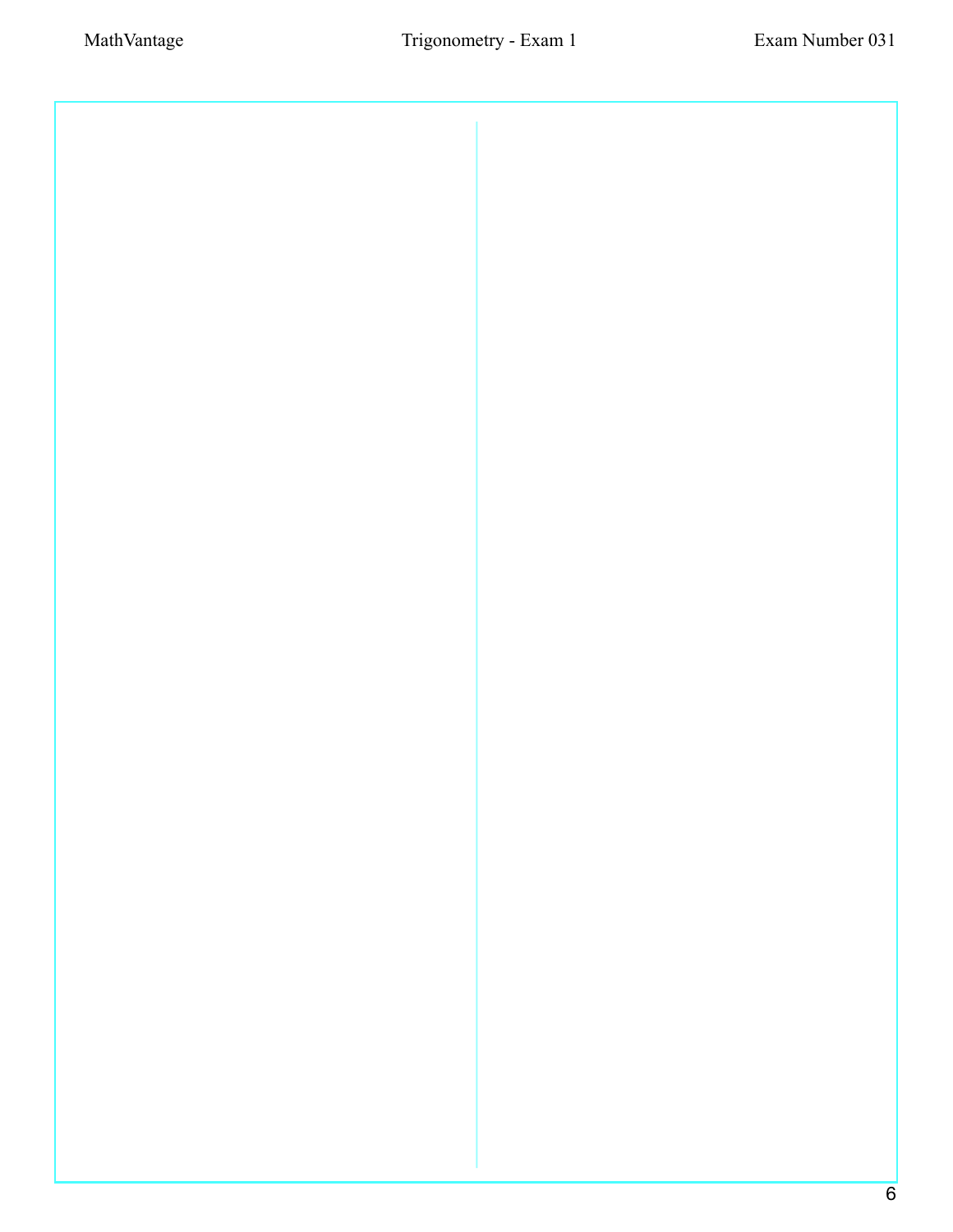MathVantage Trigonometry - Exam 1 Exam Number 031

 **Name:\_\_\_\_\_\_\_\_\_\_\_\_\_\_\_\_\_\_\_\_\_\_\_\_\_\_\_\_\_\_\_\_ Age:\_\_\_\_\_ Id:\_\_\_\_\_\_\_\_\_\_\_\_\_\_\_ Course:\_\_\_\_\_\_\_\_\_\_**

# **PART 2: SOLUTIONS** Consulting

#### **Multiple-Choice Answers**

| Questions               | A | В | C | D | E |
|-------------------------|---|---|---|---|---|
| 1                       |   |   |   |   |   |
| $\overline{\mathbf{c}}$ |   |   |   |   |   |
| 3                       |   |   |   |   |   |
| 4                       |   |   |   |   |   |
| 5                       |   |   |   |   |   |
| 6                       |   |   |   |   |   |
| 7                       |   |   |   |   |   |
| 8                       |   |   |   |   |   |
| 9                       |   |   |   |   |   |
| 10                      |   |   |   |   |   |
| 11                      |   |   |   |   |   |
| 12                      |   |   |   |   |   |
| 13                      |   |   |   |   |   |
| 14                      |   |   |   |   |   |
| 15                      |   |   |   |   |   |
| 16                      |   |   |   |   |   |
| 17                      |   |   |   |   |   |
| 18                      |   |   |   |   |   |
| 19                      |   |   |   |   |   |
| 20                      |   |   |   |   |   |

## **Let this section in blank**

|                          | <b>Points</b> | Max |
|--------------------------|---------------|-----|
| <b>Multiple Choice</b>   |               | 100 |
| <b>Extra Points</b>      |               | 25  |
| <b>Consulting</b>        |               | 10  |
| <b>Age Points</b>        |               | 25  |
| <b>Total Performance</b> |               | 160 |
| Grade                    |               | Д   |

### **Extra Questions**

21. In trigonometry, you can do the following approach:

If  $\theta < 5^{\circ}$  (degree) then  $\theta \simeq \sin \theta$  (almost the same). (True)

Then a student concludes:

If  $\theta = 2^o$  (degree) then  $\sin \theta \approx 2$ . (False)

Explain why the student's conclusion is wrong since

 $-1 \leq \sin \theta \leq 1$ .

#### 22. Prove:

$$
\frac{(1+\sin x)(1-\sin x)}{\cos^2 x} = 1
$$